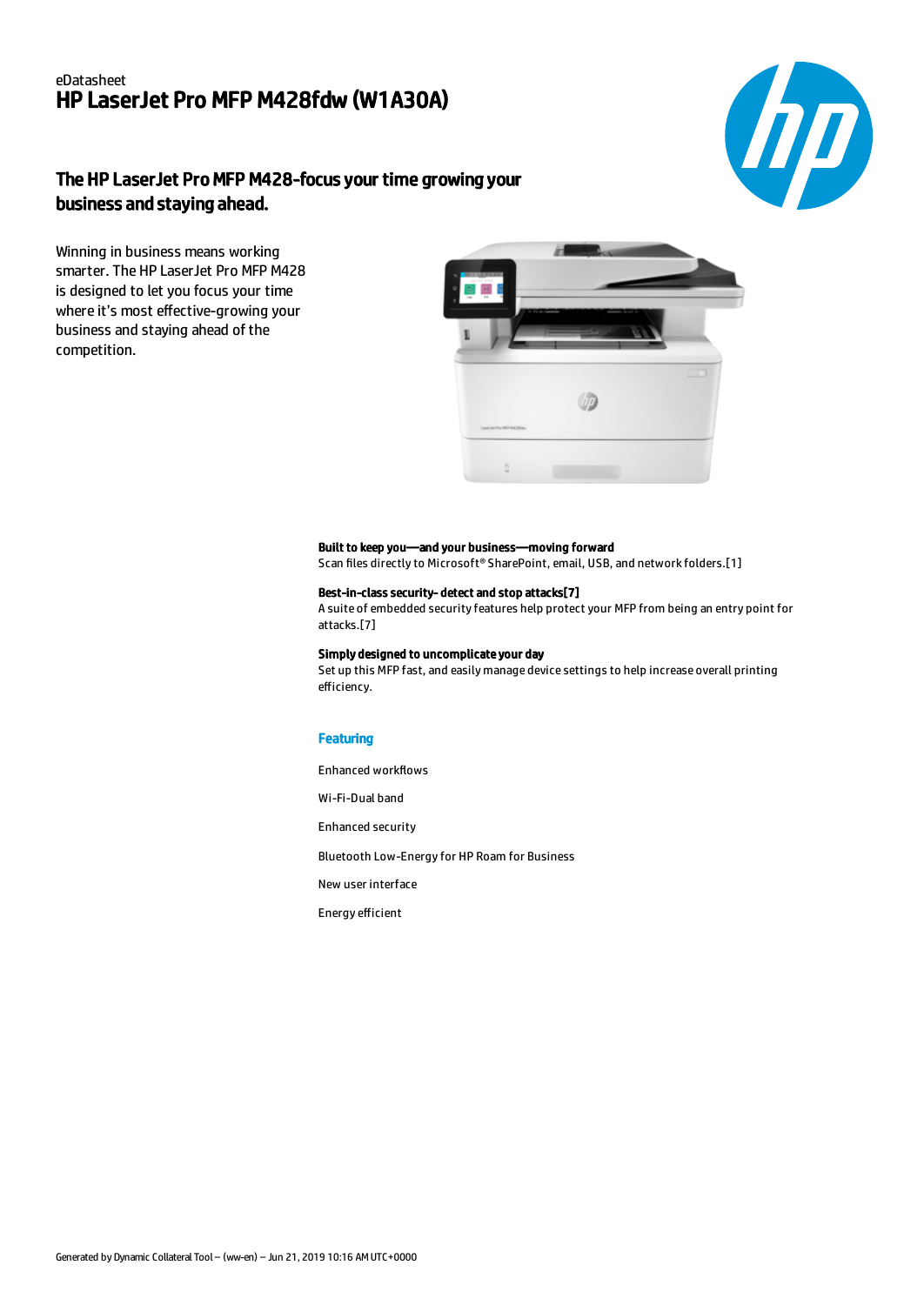## Specifications

| <b>Print Resolution Technologies</b>        | HP FastRes 1200, HP ProRes1200, Economode                                                                                                                                                                                                                                                                                                                                                                                                                                                                                                                                                                                                                                                                                                                                           |
|---------------------------------------------|-------------------------------------------------------------------------------------------------------------------------------------------------------------------------------------------------------------------------------------------------------------------------------------------------------------------------------------------------------------------------------------------------------------------------------------------------------------------------------------------------------------------------------------------------------------------------------------------------------------------------------------------------------------------------------------------------------------------------------------------------------------------------------------|
| <b>Print quality black (best)</b>           | Fine Lines (1200 x 1200 dpi)                                                                                                                                                                                                                                                                                                                                                                                                                                                                                                                                                                                                                                                                                                                                                        |
| Print speed black (ISO, A4)                 | Up to 38 ppm                                                                                                                                                                                                                                                                                                                                                                                                                                                                                                                                                                                                                                                                                                                                                                        |
| Print speed black (ISO, letter)             | Up to 40 ppm                                                                                                                                                                                                                                                                                                                                                                                                                                                                                                                                                                                                                                                                                                                                                                        |
| <b>Print speed</b>                          | Prints up to 38 ppm (black)                                                                                                                                                                                                                                                                                                                                                                                                                                                                                                                                                                                                                                                                                                                                                         |
| <b>Functions</b>                            | Print, Copy, Scan, Fax, Email                                                                                                                                                                                                                                                                                                                                                                                                                                                                                                                                                                                                                                                                                                                                                       |
| <b>Duplex printing</b>                      | Automatic (default)                                                                                                                                                                                                                                                                                                                                                                                                                                                                                                                                                                                                                                                                                                                                                                 |
| Duty cycle (monthly, A4)                    | Up to 80,000 pages                                                                                                                                                                                                                                                                                                                                                                                                                                                                                                                                                                                                                                                                                                                                                                  |
| Duty cycle (monthly, letter)                | Up to 80,000 pages <sup>[11]</sup>                                                                                                                                                                                                                                                                                                                                                                                                                                                                                                                                                                                                                                                                                                                                                  |
| <b>Printer smart software features</b>      | Apple AirPrint™, Mopria certified, Google Cloud Print 2.0, HP ePrint, and Wi-Fi Direct Printing, ROAM enabled for<br>easy printing, HP Auto-On/Auto-Off Technology, Intuitive 2.7" touchscreen control panel, Scan/Print from Cloud<br>using apps on the control panel, Job Storage with PIN printing, Print from USB, N-up printing, collation                                                                                                                                                                                                                                                                                                                                                                                                                                     |
| <b>Copier smart software features</b>       | Instant-on copy; Duplex copy (2-sided to 2-sided option of "book-style" or "flip style"); up to 999 multiple copies;<br>Scan once print many; Collation; Reduce/enlarge from 25 to 400% (custom page size presets, binding margin, and<br>two pages to one page); Fit to page; Brightness (lighter/darker); Quality (draft/normal/best); ID copy; Enhancements<br>(optimize for content with presets: none, text, photo, mixed); Copy preview (scan glass only)                                                                                                                                                                                                                                                                                                                     |
| <b>Scanner advanced features</b>            | Single-pass 2-sided scanning ADF, Scan to cloud (Google Drive and DropBox) Scan to email with LDAP email address<br>lookup, Scan to network folder, Scan to USB, Scan to Microsoft SharePoint®, Scan to computer with software, Fax<br>archive to network folder, Fax archive to email, Fax to computer, Enable/disable fax, Quick Sets                                                                                                                                                                                                                                                                                                                                                                                                                                             |
| <b>Fax smart software features</b>          | Permanent fax memory backup; Auto fax reduction; Auto redialing; Delayed sending; Fax forwarding; TAM interface;<br>Junk barrier; Distinctive ring detection; Cover page; Block fax; Billing codes; Save and load; Fax activity reports; Dial<br>prefix setting; Print fax log; HP Digital Fax                                                                                                                                                                                                                                                                                                                                                                                                                                                                                      |
| <b>Energy savings feature</b><br>technology | HP Auto-On/Auto-Off Technology; Instant-on Technology                                                                                                                                                                                                                                                                                                                                                                                                                                                                                                                                                                                                                                                                                                                               |
| <b>Replacement cartridges</b>               | AMS: For distribution and use in North America and Latin America only: HP 58A Black LaserJet Toner Cartridge<br>(~3,000 pages), CF258A HP 58X Black LaserJet Toner Cartridge (~10,000 pages), CF258X; EMEA: For distribution and<br>use in Europe, Middle East, Russia, CIS, and Africa only: HP 59A Black LaserJet Toner Cartridge (~3,000 pages),<br>CF259A HP 59X Black LaserJet Toner Cartridge (~10,000 pages), CF259X; APJ: For distribution and use only in Asia<br>Pacific - excluding China (PRC) and India: HP 76A Black LaserJet Toner Cartridge (~3,000 pages), CF276A HP 76X<br>Black LaserJet Toner Cartridge (~10,000 pages), CF276X <sup>[3]</sup>                                                                                                                  |
| <b>Supplies feature</b>                     | HP JetIntelligence Cartridge                                                                                                                                                                                                                                                                                                                                                                                                                                                                                                                                                                                                                                                                                                                                                        |
| Connectivity, standard                      | 1 Hi-Speed USB 2.0; 1 rear host USB; 1 Front USB port; Gigabit Ethernet LAN 10/100/1000BASE-T network;<br>802.11b/g/n / 2.4 / 5 GHZ Wi-Fi radio                                                                                                                                                                                                                                                                                                                                                                                                                                                                                                                                                                                                                                     |
| <b>Modem</b>                                | 33.6 kbps                                                                                                                                                                                                                                                                                                                                                                                                                                                                                                                                                                                                                                                                                                                                                                           |
| <b>Network capabilities</b>                 | Yes, via built-in 10/100/1000Base-TX Ethernet, Gigabit; Auto-crossover Ethernet; Authentication via 802.1X                                                                                                                                                                                                                                                                                                                                                                                                                                                                                                                                                                                                                                                                          |
| <b>Wireless capability</b>                  | Yes, built-in dual-band Wi-Fi; Authentication via WEP, WPA/WPA2, WPA Enterprise; Encryption via AES or TKIP; WPS;<br>Wi-Fi Direct; Bluetooth Low-Energy                                                                                                                                                                                                                                                                                                                                                                                                                                                                                                                                                                                                                             |
| <b>Mobile printing capability</b>           | Apple AirPrint™; Google Cloud Print™; HP ePrint; HP Smart App; Mobile Apps; Mopria™ Certified; Roam capable for<br>easy printing; Wi-Fi® Direct Printing                                                                                                                                                                                                                                                                                                                                                                                                                                                                                                                                                                                                                            |
| Network protocols, supported                | TCP/IP, IPv4, IPv6; Print: TCP-IP port 9100 Direct Mode, LPD (raw queue support only), Web Services Printing, HP<br>ePrint, Apple AirPrint™, Google Cloud Print 2.0, Mopria, IPP Print; Discovery: SLP, Bonjour, Web Services Discovery;<br>IP Config: IPv4 (BootP, DHCP, AutoIP, Manual), IPv6 (Stateless Link-Local and via Router, Statefull via DHCPv6), SSL<br>Security and Certificate management; Management: SNMPv1, SNMPv2, SNMPv3, HTTP/HTTPS, Syslog, FTP FW<br>Download                                                                                                                                                                                                                                                                                                 |
| Software included                           | No software solutions are included in the Box, Download software at http://123.hp.com/laserjet or http://hp.com                                                                                                                                                                                                                                                                                                                                                                                                                                                                                                                                                                                                                                                                     |
| <b>Compatible Operating Systems</b>         | Windows Client OS (32/64 bit), Win10, Win8.1, Win 8 Basic, Win8 Pro, Win8 Enterprise, Win8 Enterprise N, Win7<br>Starter Edition SP1, UPD Win7 Ultimate, Mobile OS, iOS, Android, Mac, Apple® macOS Sierra v10.12, Apple® macOS<br>High Sierra v10.13, Apple® macOS Mojave v10.14, Discrete PCL6 Printer Driver, For more information on the<br>supported operating systems go to http://support.hp.com, Enter your product name and search, Click on User<br>Guides and enter your product name and search for User Guide, Search for your (Product Name) - User Guide, Search<br>for the Supported Operating Systems section, UPD PCL6 / PS Printer Drivers, Supported Operating systems, For<br>more information on the supported operating systems see http://www.hp.com/go/upd |
| <b>Environmental</b>                        | Mercury-free                                                                                                                                                                                                                                                                                                                                                                                                                                                                                                                                                                                                                                                                                                                                                                        |
| <b>ENERGY STAR® certified</b>               | Yes                                                                                                                                                                                                                                                                                                                                                                                                                                                                                                                                                                                                                                                                                                                                                                                 |
| <b>Energy efficiency</b>                    | ENERGY STAR® qualified; EPEAT® Silver; CECP; Blue Angel RAL-UZ 205 <sup>[16]</sup>                                                                                                                                                                                                                                                                                                                                                                                                                                                                                                                                                                                                                                                                                                  |
| <b>Blue Angel compliant</b>                 | Yes, Blue Angel RAL-UZ 205                                                                                                                                                                                                                                                                                                                                                                                                                                                                                                                                                                                                                                                                                                                                                          |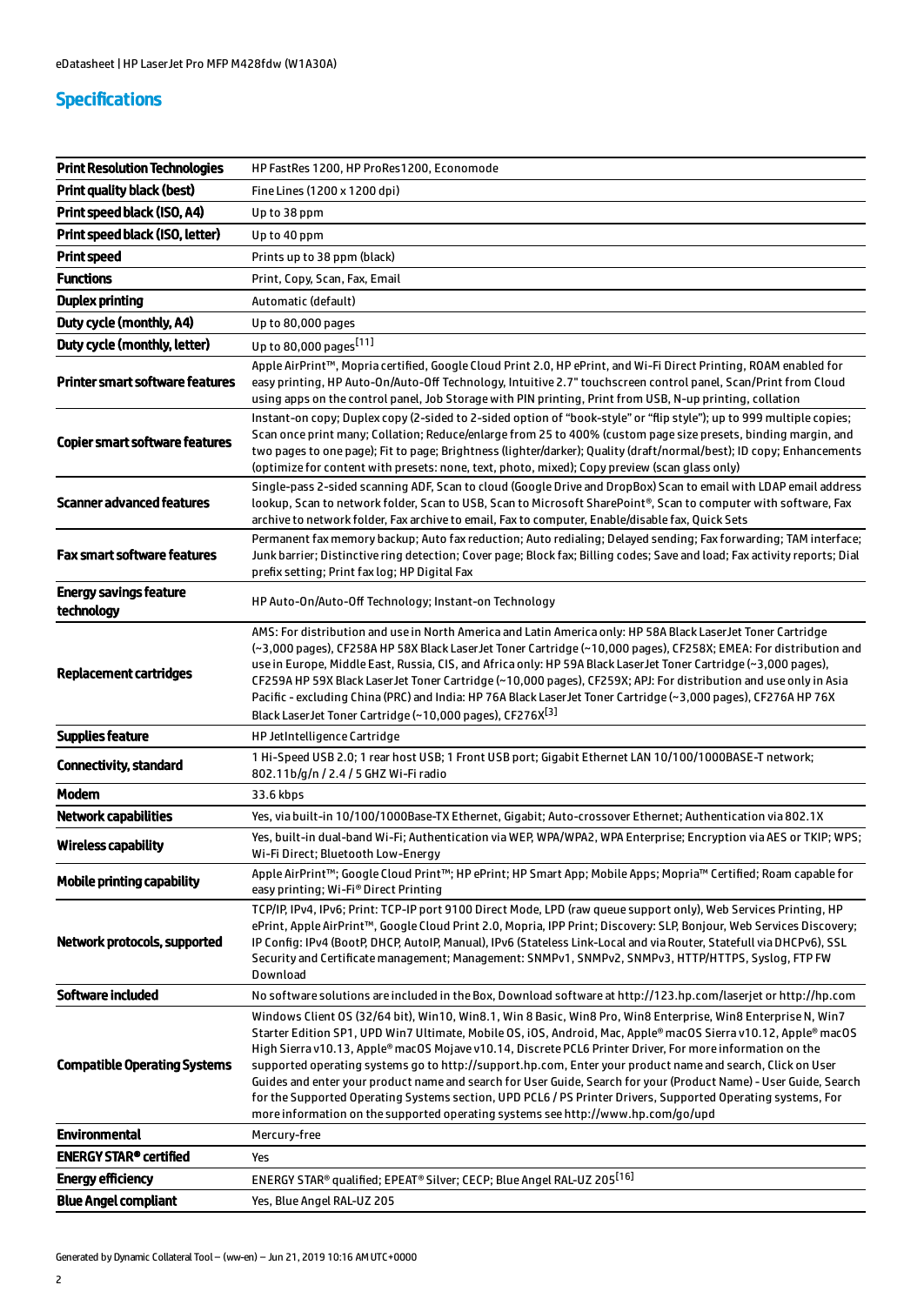| Copy speed (black, normal quality, Up to 38 cpm<br>A4) |                                                                                                                                                                                                                                                                                                                                                                                                                                                                                                                                                                                                                                                                                                          |
|--------------------------------------------------------|----------------------------------------------------------------------------------------------------------------------------------------------------------------------------------------------------------------------------------------------------------------------------------------------------------------------------------------------------------------------------------------------------------------------------------------------------------------------------------------------------------------------------------------------------------------------------------------------------------------------------------------------------------------------------------------------------------|
| Copy speed black (normal, letter) Up to 40 cpm         |                                                                                                                                                                                                                                                                                                                                                                                                                                                                                                                                                                                                                                                                                                          |
| Copy speed black duplex (A4)                           | Up to 31 cpm                                                                                                                                                                                                                                                                                                                                                                                                                                                                                                                                                                                                                                                                                             |
| Copy speed black duplex (Letter)                       | Up to 33 cpm                                                                                                                                                                                                                                                                                                                                                                                                                                                                                                                                                                                                                                                                                             |
|                                                        | Scan to email with LDAP email address lookup, Scan to network folder, Scan to USB, Scan to Microsoft SharePoint®,<br><b>Digital sending standard features</b> Scan to computer with software, Fax archive to network folder, Fax archive to email, Fax to computer, Enable/disable<br>fax, Quick Sets                                                                                                                                                                                                                                                                                                                                                                                                    |
| <b>Fax Resolution Black (best)</b>                     | Up to 300 x 300 dpi (halftone enabled)                                                                                                                                                                                                                                                                                                                                                                                                                                                                                                                                                                                                                                                                   |
| Faxing                                                 | Yes                                                                                                                                                                                                                                                                                                                                                                                                                                                                                                                                                                                                                                                                                                      |
| Scan speed (normal, A4)                                | Up to 29 ppm/46 ipm (b&w), up to 20 ppm/34 ipm (color)                                                                                                                                                                                                                                                                                                                                                                                                                                                                                                                                                                                                                                                   |
| Scan speed (normal, letter)                            | Up to 31 ppm/49 ipm (b&w), up to 21 ppm/36 ipm (color)                                                                                                                                                                                                                                                                                                                                                                                                                                                                                                                                                                                                                                                   |
| <b>Scan file format</b>                                | PDF, JPG, TIFF                                                                                                                                                                                                                                                                                                                                                                                                                                                                                                                                                                                                                                                                                           |
| Scan input modes                                       | Front-panel scan, copy, email, or file buttons; HP Scan software; and user application via TWAIN or WIA                                                                                                                                                                                                                                                                                                                                                                                                                                                                                                                                                                                                  |
| Scan technology                                        | Contact Image Sensor (CIS)                                                                                                                                                                                                                                                                                                                                                                                                                                                                                                                                                                                                                                                                               |
| Scanner type                                           | Flatbed, ADF                                                                                                                                                                                                                                                                                                                                                                                                                                                                                                                                                                                                                                                                                             |
| Display area (imperial)                                | $2.13 \times 1.59$ in                                                                                                                                                                                                                                                                                                                                                                                                                                                                                                                                                                                                                                                                                    |
| Display area (metric)                                  | 5.4 x 4.05 cm                                                                                                                                                                                                                                                                                                                                                                                                                                                                                                                                                                                                                                                                                            |
| <b>Display</b>                                         | 2.7" (6.86 cm) intuitive color touchscreen (CGD)                                                                                                                                                                                                                                                                                                                                                                                                                                                                                                                                                                                                                                                         |
| Minimum dimensions (W $\times$ D $\times$ H)           | 420 x 390 x 323 mm<br>(without trays and covers not extended)                                                                                                                                                                                                                                                                                                                                                                                                                                                                                                                                                                                                                                            |
| Minimum dimensions ( $W \times D \times H$ )           | 16.54 x 15.35 x 12.72 in<br>(without trays and covers not extended)                                                                                                                                                                                                                                                                                                                                                                                                                                                                                                                                                                                                                                      |
| Weight                                                 | 12.6 kg                                                                                                                                                                                                                                                                                                                                                                                                                                                                                                                                                                                                                                                                                                  |
| Weight                                                 | 27.78 lb                                                                                                                                                                                                                                                                                                                                                                                                                                                                                                                                                                                                                                                                                                 |
| <b>Power consumption</b>                               | 510 watts (active printing), 7.5 watts (ready), 0.9 watts (sleep), 0.9 watts (Auto Off/Wake on LAN, enabled at<br>shipment), 0.06 watts (Auto-off/Manual-on), 0.06 (Manual Off) <sup>[2]</sup>                                                                                                                                                                                                                                                                                                                                                                                                                                                                                                           |
| Power supply type                                      | Internal (Built-in) power supply                                                                                                                                                                                                                                                                                                                                                                                                                                                                                                                                                                                                                                                                         |
| What's in the box                                      | HP LaserJet Pro M428fdw; Preinstalled HP Black LaserJet Toner Cartridge (59A for EMEA, 58A for AMS, 76A for AP,<br>yield ~3,000 pages); Getting Started Guide; Support Flyer; Warranty Guide; Regulatory Flyer; Power cord; Phone<br>cord; USB cable. HP printer software is available at http://www.hp.com/support <sup>[17]</sup>                                                                                                                                                                                                                                                                                                                                                                      |
| <b>Services (Care Pack)</b>                            | UB9R7E - HP 3y NBD LJ Pro MFP M428 M429 M329 SVC; UB9R8E - HP 4y NBD LJ Pro MFP M428 M429 M329 SVC;<br>UB9R9E - HP 5y NBD LJ Pro MFP M428 M429 M329 SVC; UCOR2E - HP 3y4h9x5 LJ Pro MFP M428 M429 M329 SVC;<br>UCOR3E - HP 4y4h9x5 LJ Pro MFP M428 M429 M329 SVC; UCOR4E - HP 5y4h9x5 LJ Pro MFP M428 M429 M329 SVC;<br>UB9S0E - HP 3y NBDExchg LJ ProMFPM428M429M329 SVC; UB9S1E - HP 3y RTD LJ Pro MFP M428 M429 M329 SVC;<br>UB9S2PE - HP 1yPWNBD LJ Pro MFP M428 M429 M329 SVC; UB9S3PE - HP 2yPWNBD LJ Pro MFP M428 M429 M329<br>SVC; UCOR5PE - HP 1yPW4h9x5 LJProMFP M428 M429 M329 SVC; UB9S4PE - HP1yPWNBDExchg LJProMFP<br>M428M429M329 SVC; UB9S5PE - HP 1yPWRTD LJ Pro MFP M428 M429 M329 SVC |
| <b>Warranty</b>                                        | One-year Bench/Depot Repair warranty. Warranty and support options vary by product, country and local legal<br>requirements. Contact your Contractual Vendor or go to hp.com/support to learn about HP award winning service<br>and support options in your region. (wty code 4E; wty ID A033)                                                                                                                                                                                                                                                                                                                                                                                                           |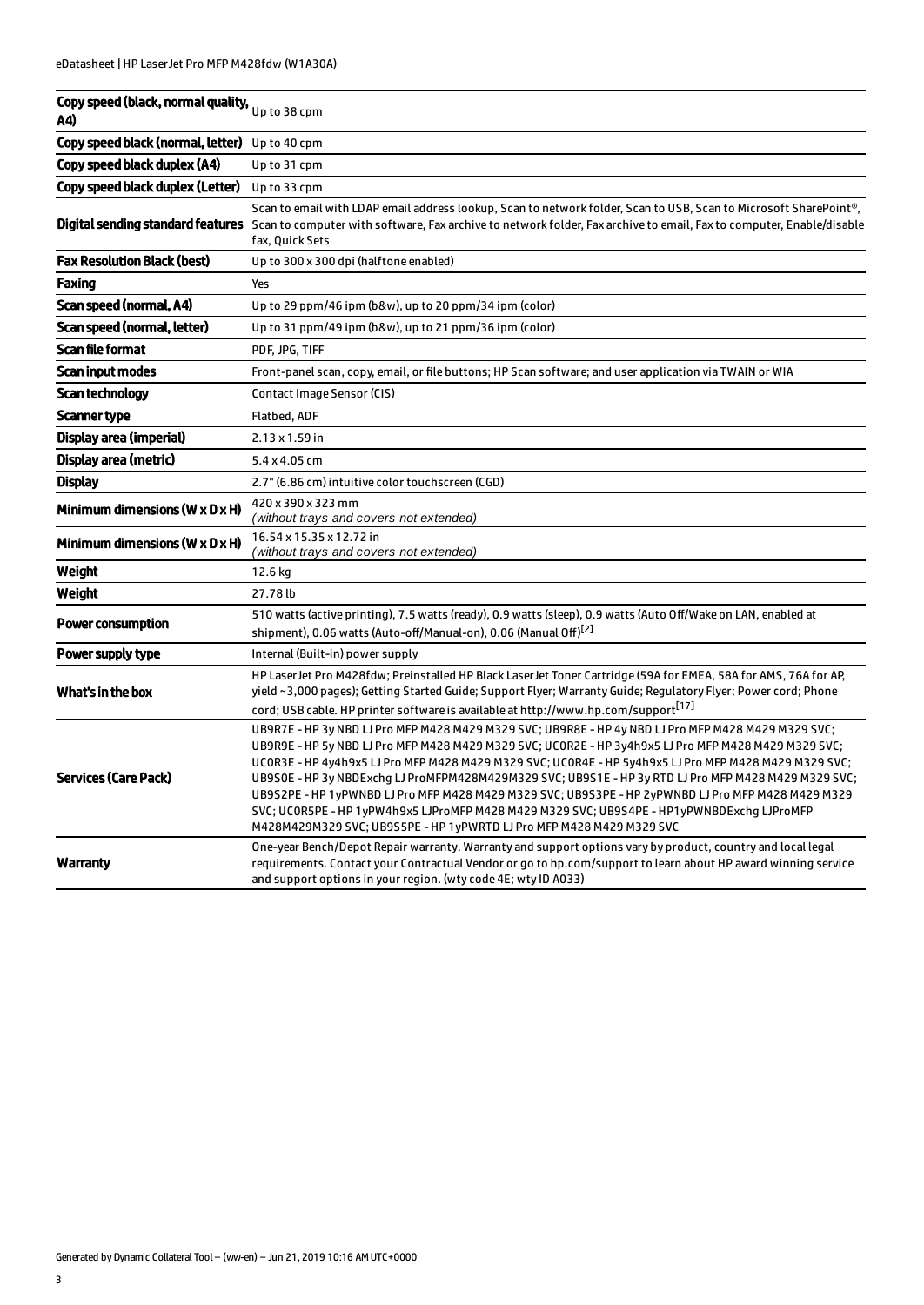### Accessories and services

No Recommended Accessories and Services